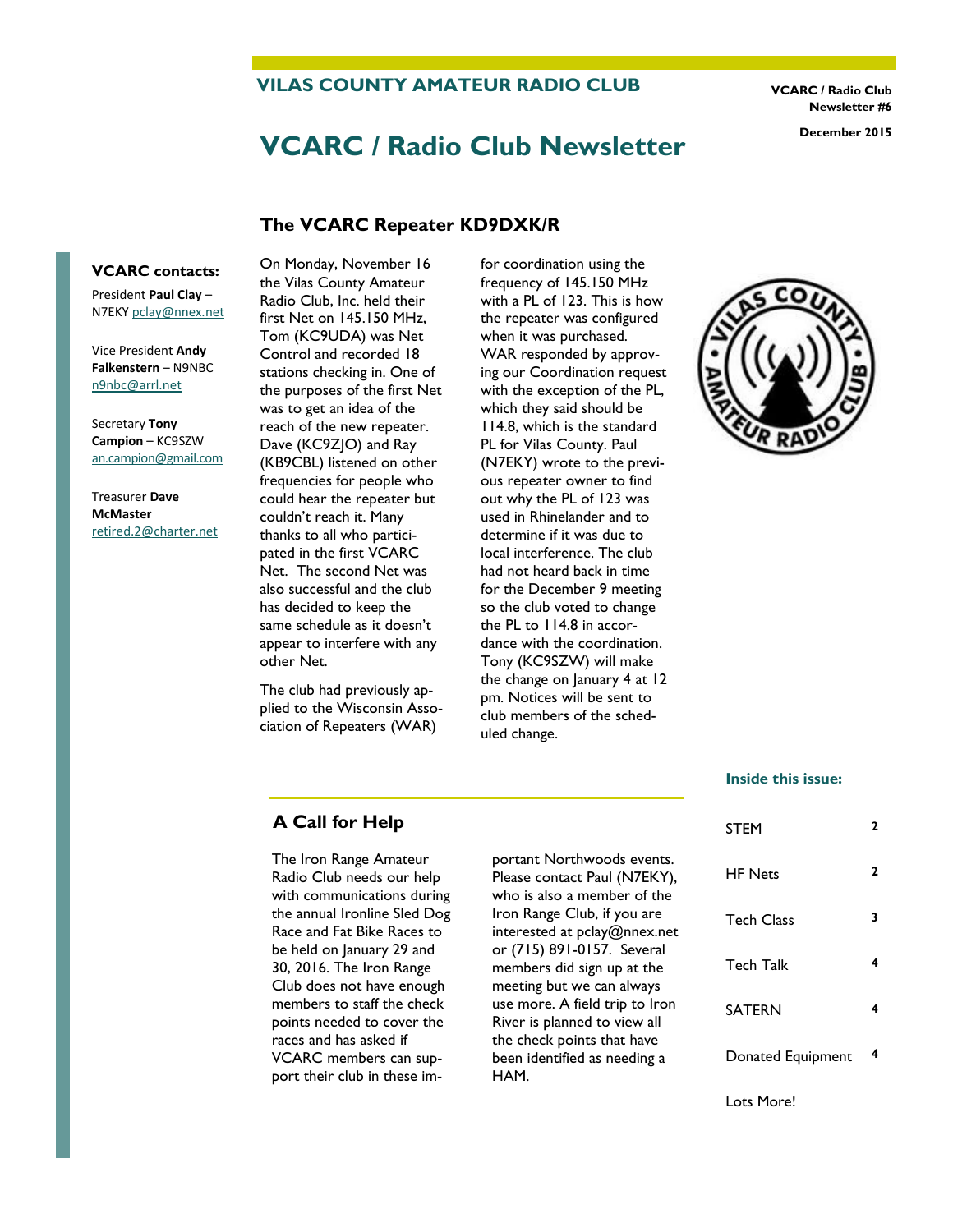### **STEM: Science Technology Engineering and Math — ARISS**

The club handed off coordination of the SOAR School and the Amateur Radio on the International Space Station (ARISS) program to Rouleen Gartner who was to work directly with the SOAR School in their preparation of curriculum and supporting events. The club's participation in this program will depend on what the school decides to do, if anything.

With the next ARISS proposal window opening on February 1, 2016, the club contacted the Phelps School, as requested, to see if they have the interest and will devote the necessary resources to the proposal. The two designated science teachers were provided an update and asked to allow the club to pay them a visit to discuss ARISS and answer any questions they may have. Additionally, there has been preparatory work on projects to help spark interest in Radio Communications. For example:

- Successful Contact made with the ISS Russian call RS0ISS using Automatic Packet Reporting System (APRS)
- Demonstrated ability to text other APRS stations through the ISS Digipeater
- Prepared tripod-mounted Arrow 2 meter 70cm YAGI antenna in preparation for Satellite Communication Modes

#### **Amateur Radio HF Nets — Part 3**

*The Midwest Amateur Radio Service (MIDCARS)* 

This net was founded by Marv Cook (W9WWE) and Nick Geer (K9DDT) in 1968. It was originally a mobile monitoring service on 40 meters (7.258 MHz) where hams could get assistance if needed. MIDCARS evolved into a NET for hams of many varied interests but retained its primary goal of assisting Mobile hams in need of assistance. The net works closely with similar nets on the East and West coasts (ECARS 7255 MHz and WCARS 7255 MHz). Due to the time difference between the East and West coast, the fact that the frequency is the same has not been a problem.

MIDCARS is a directed net and runs from 8:30 to 2:00

pm Eastern Time or later as conditions permit. You don't need to be mobile to check in as all are welcome. The MIDCARS web site is http:// midcars.net and has a wealth of information. By the way, they are looking for net control operators who will devote a couple of hours a week.

### **Husky Amateur Radio Club Visit**

Members will visit Michigan Tech University to tour the Husky ARC facilities and meet with some of their ham students. The date will be announced as soon as details are worked out.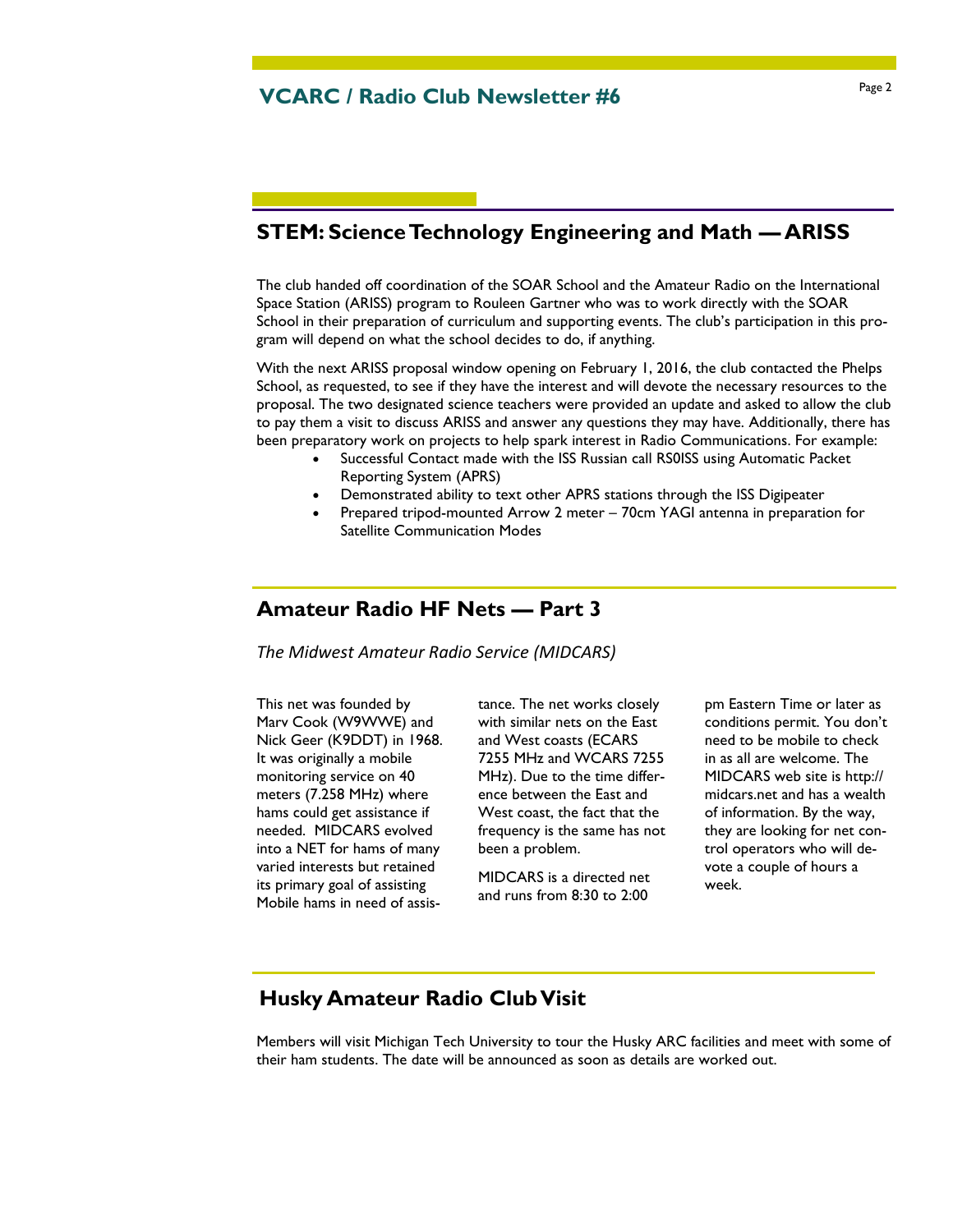### **Club completes Two-Day Technician Class**

Members of the Vilas County Amateur Radio Club, Inc. conducted a two-day Technician Ham class November 14-15 at the Vilas County Manufacturing Incubator classroom. The instructors were Andy (N9NBC), Tony (KC9SZW), Roger (KD9EPX), and Paul (N7EKY). The class included people from Iron River and Crystal Falls, Michigan, and Green Bay and Rhinelander, Wisconsin. For the first time there were no students from Vilas County. The class was thought to be successful as four new Amateur Radio licenses were earned.

#### **Two Day Technician HAM Class set**

The next Ham class is set for January 16-18, 2016 at the Vilas County Business Incubator Manufacturing Building, 555 Enterprise Way, Eagle River. Pre-registration is necessary to reserve a seat in the class. Contact Paul (N7EKY) for more information.

# **First Christmas Party!**

Members of the Vilas County Amateur Radio Club, Inc. joined hams from the Iron Range Club, The Rhinelander Repeater Association and other clubs further South at the first Christmas Party hosted by Tim (KC9FNK) and his daughters Samantha and Ashly at

Dina Mia Pizza Joint in Rhinelander. Dina Mia provided pizza and soft drinks at no cost which was very much appreciated by all who attended the party. It was a good time for all and everyone remarked about how

generous Tim and his daughters were for hosting the party. It was also good to find a really good pizza restaurant in the area!



*One of the tables where HAMs were obviously having a good time.* 



*Tim (KC9FNX) and his daughter Samantha while Ashly was cooking.*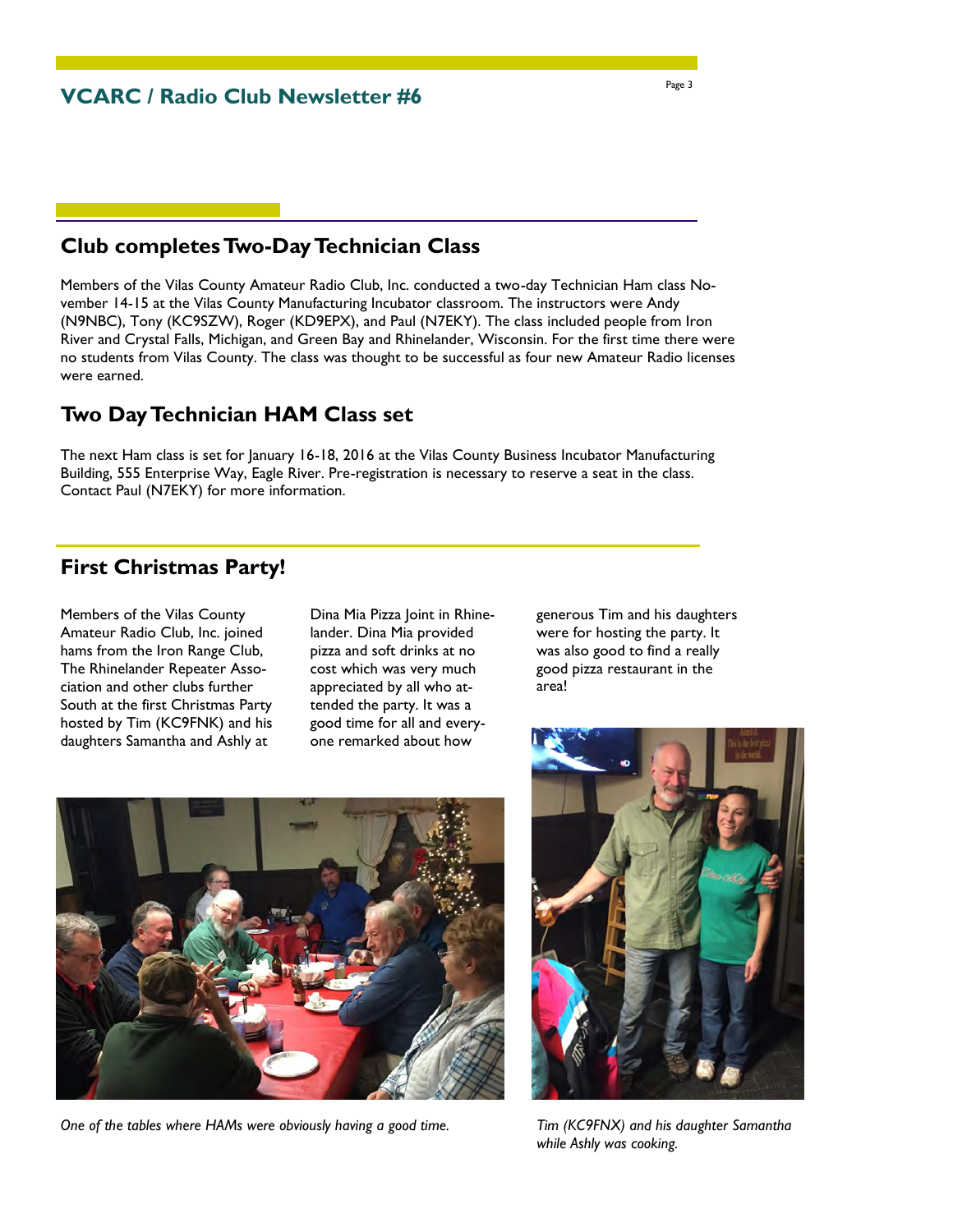# **VCARC members Attend SATERN Presentation**

Several club members attended a special Salvation Army Team Emergency Radio Network (SATERN) presentation at the Iron Range Club meeting on Tuesday, November 17. Bill Shillington and Terry Leece had conducted a presentation on SATERN to the VCARC club during the September meeting. They returned to the Northwoods to continue their efforts to build interest in the Salvation Army SATERN organization. Terri indicated that she planned to offer classes over the winter that will be convenient for both Iron River and Vilas County hams. Terry told the club that SATERN planned on participating with the Army and Air Force National Guard during two important large exercises summer 2016. SATERN will return to Eagle River on January 23, 2016 to conduct required classes for those who have signed up to volunteer for SATERN. Those interested in SATERN should contact Paul pclay@nnex.net who will direct you to the correct resources.

#### **Tours of the Vilas County 911 Center Offered**

Tony (KC9SZW) has offered to provide tours for VCARC Members on an appointment basis. Due to the confined area and the need for quiet during tours, the numbers must be kept to two people at a time. Contact Tony if you are interested in this interesting tour.

### **Tech Talk**

Andy (N9NBC) presented Contesting at the November 11 meeting. Contesting is a favorite with many hams and Andy has provided the necessary information for a good start for those who haven't experienced this part of the hobby. Unfortunately there was a video interface problem so most of those attending could not view the presentation.

Andy repeated his presentation during a special Tech Talk session on Thursday evening, November 19. This time everything went well as the event was conducted at the Classroom. Paul (N7EKY) conducted a presentation on Slow Scan TV (SSTV). The necessary and recommended Computer and Transceiver connections were covered including the SignaLink USB Sound Card. A live demonstration was conducted on 20 Meters using the free program MMSSTV to call CQ. Nasty weather prohibited some from attending but if there is sufficient interest the subjects can be presented again at another time.

The next Tech Talk session was conducted just before the December 9 meeting when Paul (N7EKY) and Fred (KD9CCE) presented APRS including a live demonstration. The primary focus of the presentation was a very basic overview of APRS, including some examples of how APRS could be implemented by the average ham at little or no cost using existing equipment. The poor video connection to the overhead projector prevented view of the UZ7HO Soundmodem TNC and APR-SISCE/32 Configuration but the club has a video available at https://www.youtube.com/watch? v=EBO0isGj8W0 for those interested in one way to get on APRS using existing equipment.

The club has a tremendous wealth of knowledge and experience in it's' members who are encouraged to share their special expertise with the club during an upcoming Tech Talk session. Contact John Bigley to see how you can help fellow club members.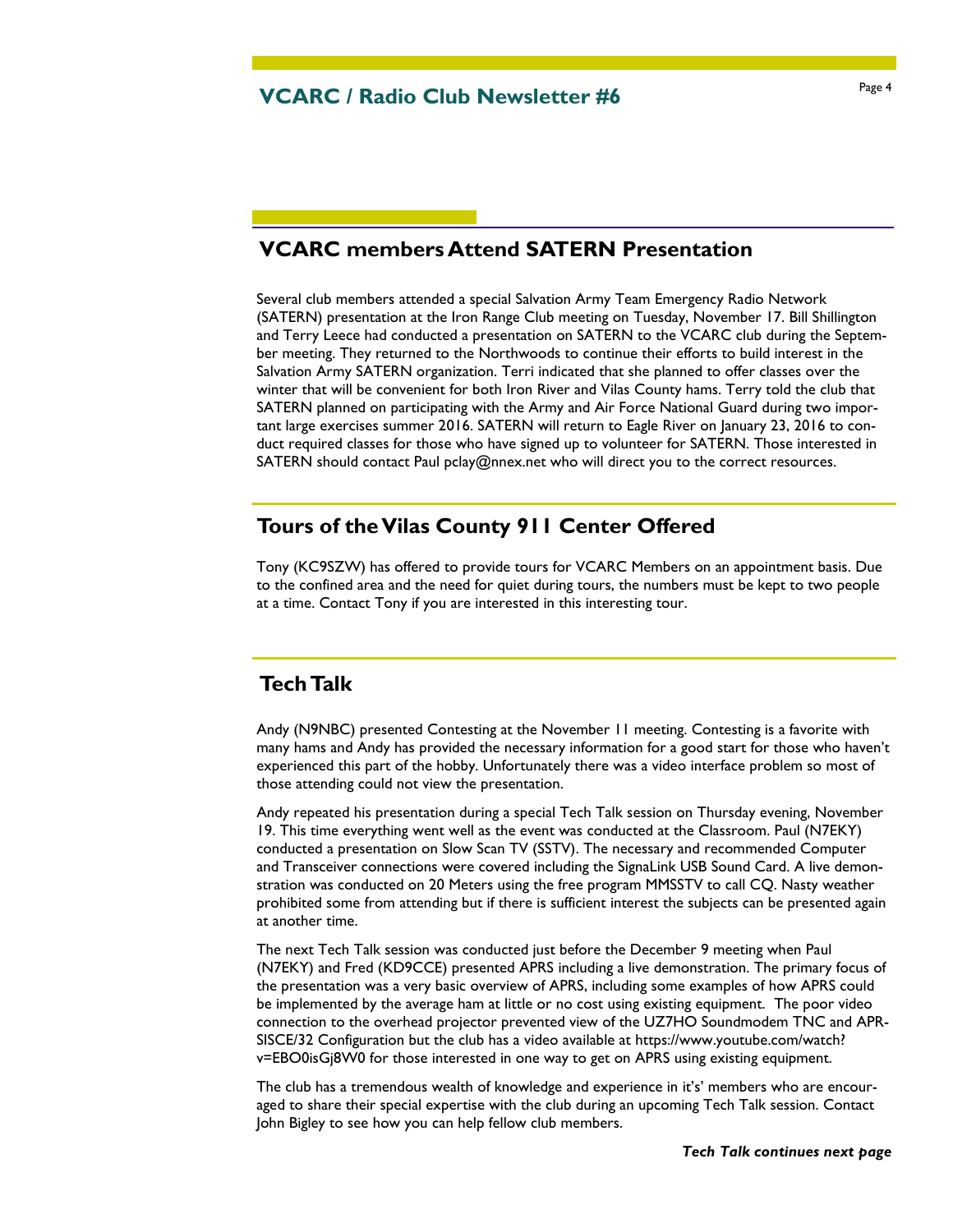**VCARC / Radio Club Newsletter #6** 

# **Tech Talk continued**

The current 2016 Tech Talk & Training Schedule is as follows:

| <b>SUBJECT</b>                                                                       | <b>PRESENTERS</b>                                                  |
|--------------------------------------------------------------------------------------|--------------------------------------------------------------------|
| Setting up the ham shack                                                             | Andy (N9NBC),<br>Roger (KD9EPX),<br>Paul (N7EKY)                   |
| Headwaters Search & Rescue                                                           | Tony (KC9SZW)                                                      |
| Technician Amateur Radio Class                                                       | Tony (KC9SZW)<br>Andy (N9NBC)<br>Roger (KD9EPX)<br>Paul (N7EKY)    |
| <b>SATERN Training</b>                                                               | <b>SATERN</b>                                                      |
| US Army Military Auxiliary Radio System (MARS)                                       | <b>Richard Peltso</b><br>(AAA5WI) WI State<br><b>MARS Director</b> |
| Building stuff for the shack                                                         | Andy (N9NBC),<br>Roger (KD9EPX)                                    |
| Solar Winds * Atmosphere Layers                                                      | Andy (N9NBC),<br>Roger (KD9EPX),<br>Paul (N7EKY)                   |
| Using Test Equipment, Building for the Shack                                         | Andy (N9NBC),<br>Roger (KD9EPX)                                    |
| Towers Part I - Antenna Design and Build, Installa-<br>tion Locations                | Andy (N9NBC),<br>Roger (KD9EPX)                                    |
| Towers Part II - Climbing Safety, Antenna Installa-<br>tion Practical Demonstrations | Andy (N9NBC),<br>Roger (KD9EPX)                                    |
| Summits on the Air (SOTA)                                                            | Scott (WA9STI)                                                     |
| Grounding the Shack                                                                  | Andy (N9NBC),<br>Roger (KD9EPX)                                    |
| The Ins and Outs of DXing                                                            |                                                                    |
|                                                                                      |                                                                    |

\*Offered in the Manufacturing Incubator classroom

\*\*Tentative Date to be confirmed

This schedule is a suggested list of topics and dates. Different topics may be inserted and dates changed as the board wishes. Certain topics could be ongoing, for example: soldering techniques and practice, building stuff for the ham shack, grounding equipment and using testing equipment. Field days and other such activities have not been included. Additional topics to be scheduled: Basic radio operations, tools for the ham shack and good sources of information. For more information or to suggest a presentation contact John Bigley (KD9DQZ).